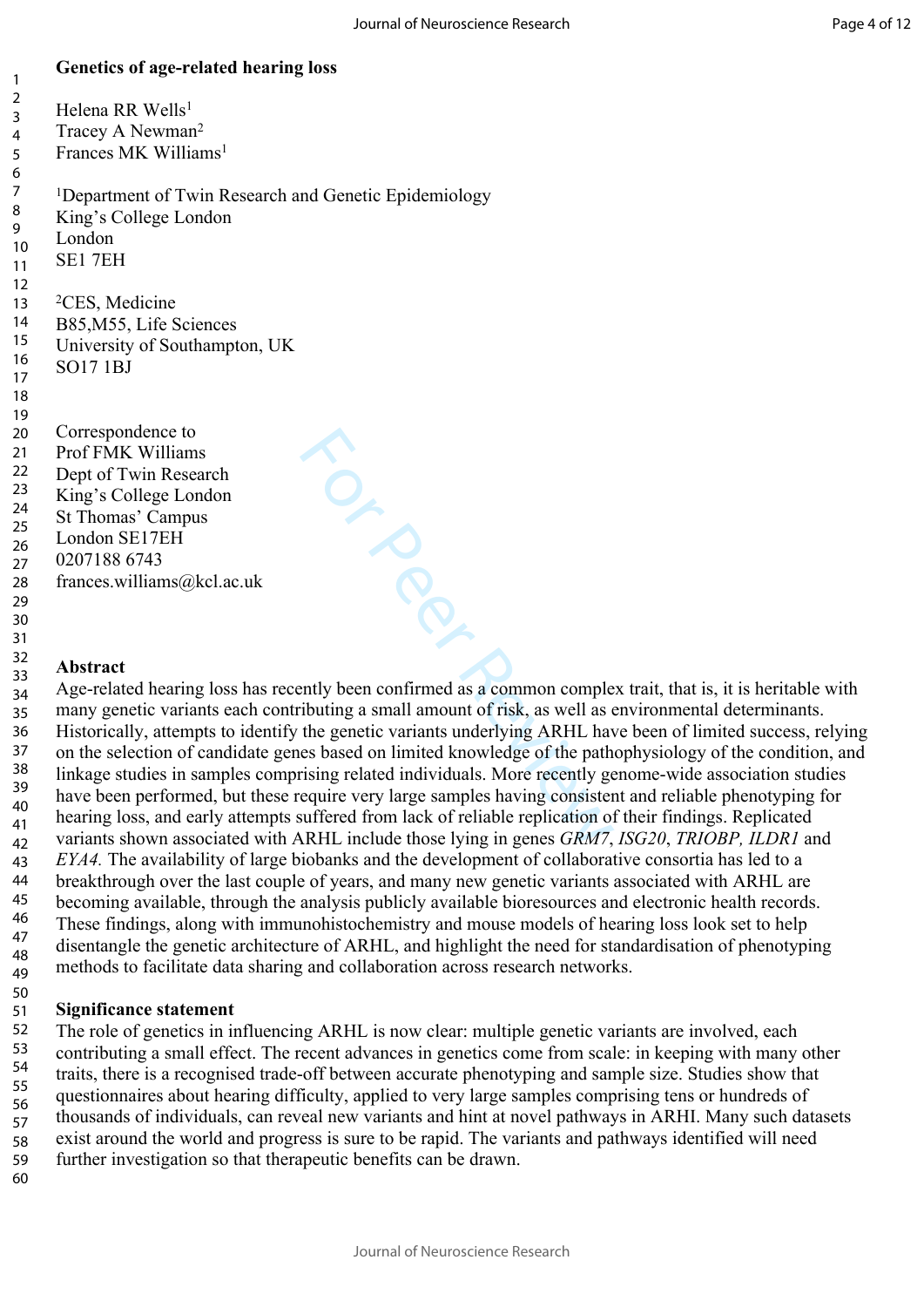1

47

# **Introduction**

Age related hearing loss (ARHL) is considered by many to be a common complex trait; development of the condition being dependent on a number of genetic and environmental factors. It is a neurodegenerative condition that varies between individuals in regard to onset, pathology and progression. ARHL affects a considerable proportion of the population, and is the most common sensory impairment in the elderly population with a third of people aged >65 years of age experiencing debilitating hearing loss ([www.who.int/pbd/deafness/estimates/en/](http://www.who.int/pbd/deafness/estimates/en/)). ARHL is a form of sensorineural hearing loss, yet little is known about the pathology of the condition. It is understood that in the aging cochlea, synaptopathy develops between the sensory hair cells and cochlea nerve fibers<sup>1</sup>, and in conjunction with sensory hair cell damage, there is a gradual loss of functional sensory and neuronal cells2,3. Currently there are no cure or prevention strategies in place, and the only treatment options are hearing aids and assistive devices. 2 3 4 5 6 7 8 9 10 11 12 13

Understanding the genetic components of ARHL will elude to the pathology of the condition with the potential to translating the findings into clinical applications. ARHL is understood to be genetically heterogeneous as indicated by genetic association studies to date<sup>4</sup>. In addition, the 150 genomic loci that have been linked to non-syndromic hereditary hearing loss (<https://hereditaryhearingloss.org>) highlight the very many genetic mechanisms that may lead to deafness. Under the common trait-common variant hypothesis, likely thousands of genetic risk loci contribute to the development and progression of ARHL and this genetic complexity reflects the complexity of the anatomical, and in turn cellular and molecular makeup of the auditory system*.* Heritability estimates for ARHL are moderate, with estimates ranging from 30- 70%5–10, with variability likely to be due to the different phenotyping methods, limited sample sizes and differing sample demographics - particularly age - of ARHL genetic studies<sup>4,11-20</sup>. 14 15 16 17 18 19 20 21 22 23 24 25 26

mation into the determined in the determined in the determined in the determined in this bility estimates for ARHL are moderate, with particularly age - of ARHL are moderate, with particularly age - of ARHL genetic studie Methods to uncover genetic components of common complex traits have advanced rapidly from the early days of candidate gene studies to genetic association studies (GWAS) and the examination of linked traits to extract further information. GWAS requires very large samples to be adequately powered but several ARHL risk loci can be identified from new bioresources. ARHL genetic research to date has focused mainly on molecular work with mouse models, differing mouse strains<sup>21</sup> and most recently the study of selective genetic alteration using CRISPR/Cas<sup>22</sup>. This review will cover work to date conducted in human samples in the pursuit of identifying and validating genetic risk variants associated with ARHL. 27 28 29 30 31 32 33 34 35

#### **Defining ARHL in the general population** 36 37

ARHL studies to date have suffered to some extent from inconsistency in the measures used to classify the condition. Traits may be quantitative or qualitative but valid genetic analysis of complex traits relies on defining and ascertaining a robust phenotype which is reproducible over time. In a quantitative trait accurate and reproducible measurement allows trait severity to be determined. In qualitative traits individuals are assigned case or control status according to predetermined cut-offs with respect to the trait of interest. Pure tone audiometry (PTA), signal to noise ratio (SNR) testing and self-report measures of hearing have all been used to study ARHL and are discussed below. 38 39 40 41 42 43 44 45 46

PTA is considered the 'gold standard' measure for hearing assessment. The test is presented as a set of puretone pulses at different frequencies and intensities and provides detailed analysis of an individual's hearing thresholds at each frequency measured, independently for each ear, with results presented as an audiogram. The individual is asked to indicate, usually by pressing a hand-held button, when the sound can be heard. The aim is to determine their ability or loudness threshold needed to perceive sound over at a range of different standardised frequencies. While among the most sensitive assessments of hearing ability, PTA is not practical for large-scale population studies as it requires specialist equipment and trained staff and is therefore expensive. In addition, the test does not encompass a measure for distinguishing and interpreting sounds presented alongside background noise; this is a common symptom of ARHL. Studies of PTA show that they do not detect this form of 'hidden hearing loss' 2,23. There is currently no consensus on ARHL definition based on PTA thresholds and researchers have used a range of data reduction methods such as 48 49 50 51 52 53 54 55 56 57 58 59 60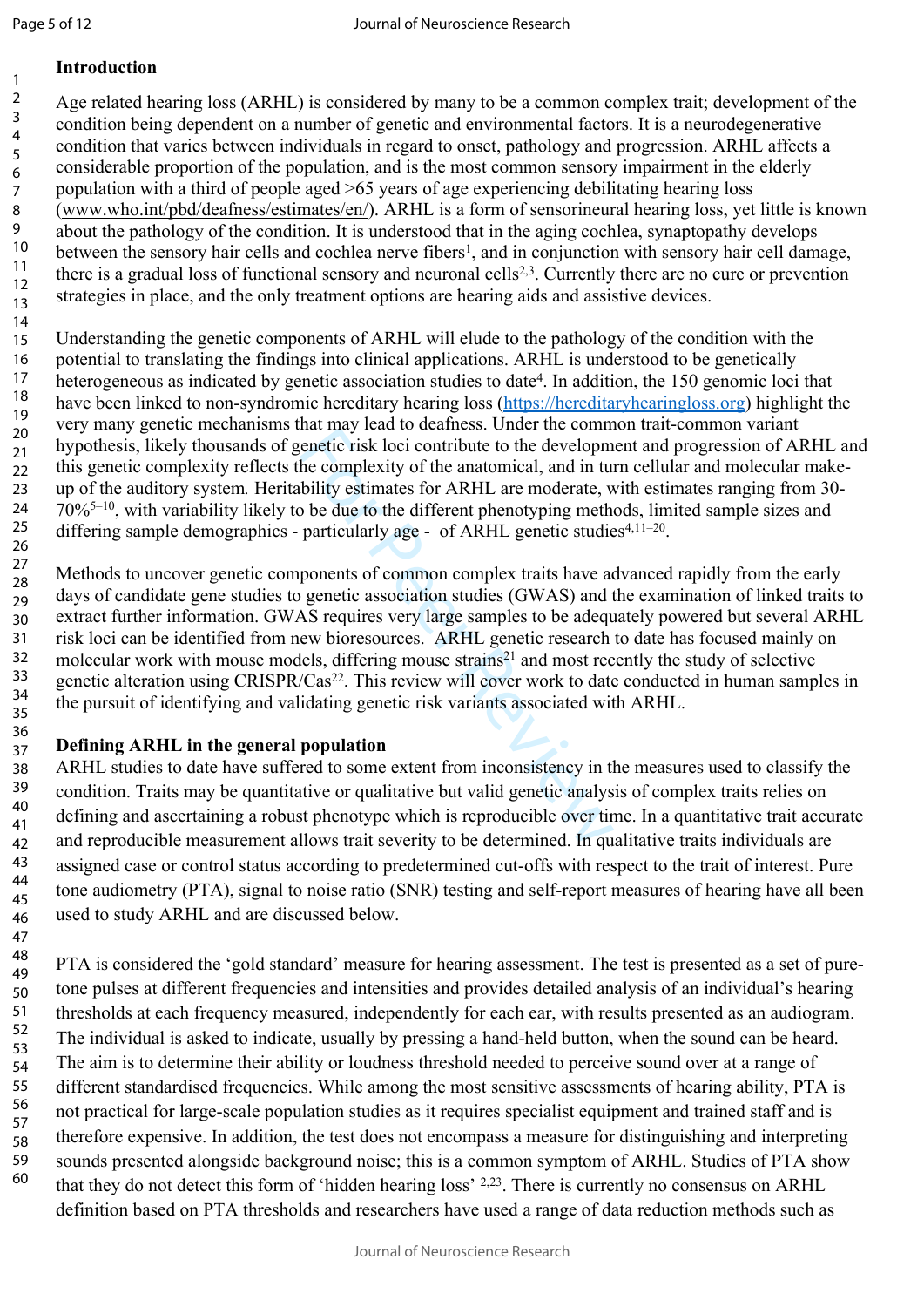principle component analysis and z-scores to generate normally distributed data for genetic association study4,13,15,17,19 .

SNR testing measures an individual's ability to detect and process sounds, typically triplet digits, at different frequencies with varying levels of background noise. The test produces a speech reception threshold (SRT) for each individual, indicating the level at which they correctly interpret 50% of the triplet digits presented. The SNR test has been shown to be a useful surrogate for a PTA measure in the study of ARHL<sup>24</sup> and is likely a more realistic measure of how ARHL impacts an individual's ability to hear in daily life due to the incorporation of background noise. It is also amenable to genetic studies with large cohorts as it can be completed online or via telephone without additional expensive equipment or trained staff present. Currently, however, there is a lack of large of cohort studies having both SNR and genetic data available and testing protocols vary between studies - standardisation of research methods is required urgently<sup>20,24,25</sup>. Increasingly for complex traits, self-report measures have been found to be useful for large-scale genetic association studies and this is a practical method for collecting phenotype data on a suitably large sample, for example by the American company 23andMe. Although self-reported hearing ability is to some extent a subjective measure, genetic associations with ARHL have been found using this approach<sup>20</sup>(see GWAS section below). Self-report hearing measures include simple questions regarding an individual's hearing ability, hearing ability under different conditions such as with background noise, use of hearing amplification devices such as hearing aids, or any doctor's diagnoses of hearing-related problems (which usually implies a PTA has been performed) and hearing-related symptoms such as tinnitus. 10 11 12 13 14 15 16 17 18 19 20 21 22 23 24 25 26

### **Linkage analysis**  27 28

ciations with ARHL have been found using<br>mg measures include simple questions rega<br>erent conditions such as with background<br>aring aids, or any doctor's diagnoses of hea<br>performed) and hearing-related symptoms<br>approach used Linkage analysis is a traditional approach used to identify chromosomal regions that harbor genetic disease markers. The technique makes use of the laws of genetic recombination; markers in close proximity on chromosomal regions are more likely to be inherited together. Family pedigrees are therefore used to identify chromosomal regions that cosegregate with a disease or trait of interest. Logarithm of odds scores are calculated to assess the probability that the observation is due to linkage rather than chance. A linkage analysis study on a group of ARHL cases presenting with high frequency hearing loss was conducted with a number of microsatellite regions on *DFNA5*. The *DFNA5* gene had been identified in nonsyndromic sensorineural, progressive hearing loss in multiple families of different genetic backgrounds<sup>26–28</sup> and was therefore a strong candidate gene for ARHL, but here no evidence of linkage was observed<sup>29</sup>. In 2003 a genome-wide linkage study for ARHL was performed with a sample of 1789 individuals from the Framingham study, derived from 328 extended pedigrees<sup>30</sup>. At the time, heritability of ARHL had been estimated as 40% in a classical twin study from the Danish twin register <sup>6</sup>, while the linkage study provided broadly similar results with heritability estimates of 31% and 38% for age-adjusted low- and medium pure tone average frequencies respectively. Six chromosomal regions were identified having suggestive evidence of linkage, four of which contained genes known to be involved in forms of deafness, three of which are implicated in Usher syndrome. While this study may indicate the role of congenital deafness genes in adult, progressive hearing loss, no statistically significant findings were reported. 29 30 31 32 33 34 35 36 37 38 39 40 41 42 43 44 45 46 47 48 49 50

Linkage analysis has also been performed using the self-report hearing measures of a cohort of elderly male twin US veterans from World War II and the Korean war. Four hundred markers were studied, and a region of suggestive linkage was identified on chromosome 3, in the same region that *DFNA18* is located. This is the first report suggestive of *DFNA18* having a role in general hearing impairment in the aging population<sup>31</sup>. A third linkage study was performed in 2008 and although no significant associations were identified, variation in a region on chromosome 8 was correlated with a concave audiogram shape $32$ . 51 52 53 54 55 56 57 58

- 59
- In keeping with many other common complex traits, linkage analysis had limited success in identifying ARHL susceptibility loci owing to its inherent limitations. The power to detect linkage via pedigree analysis relies on the presence of highly penetrant, rare variants such as those in Mendelian or oligogenic disorders<sup>33</sup>. 60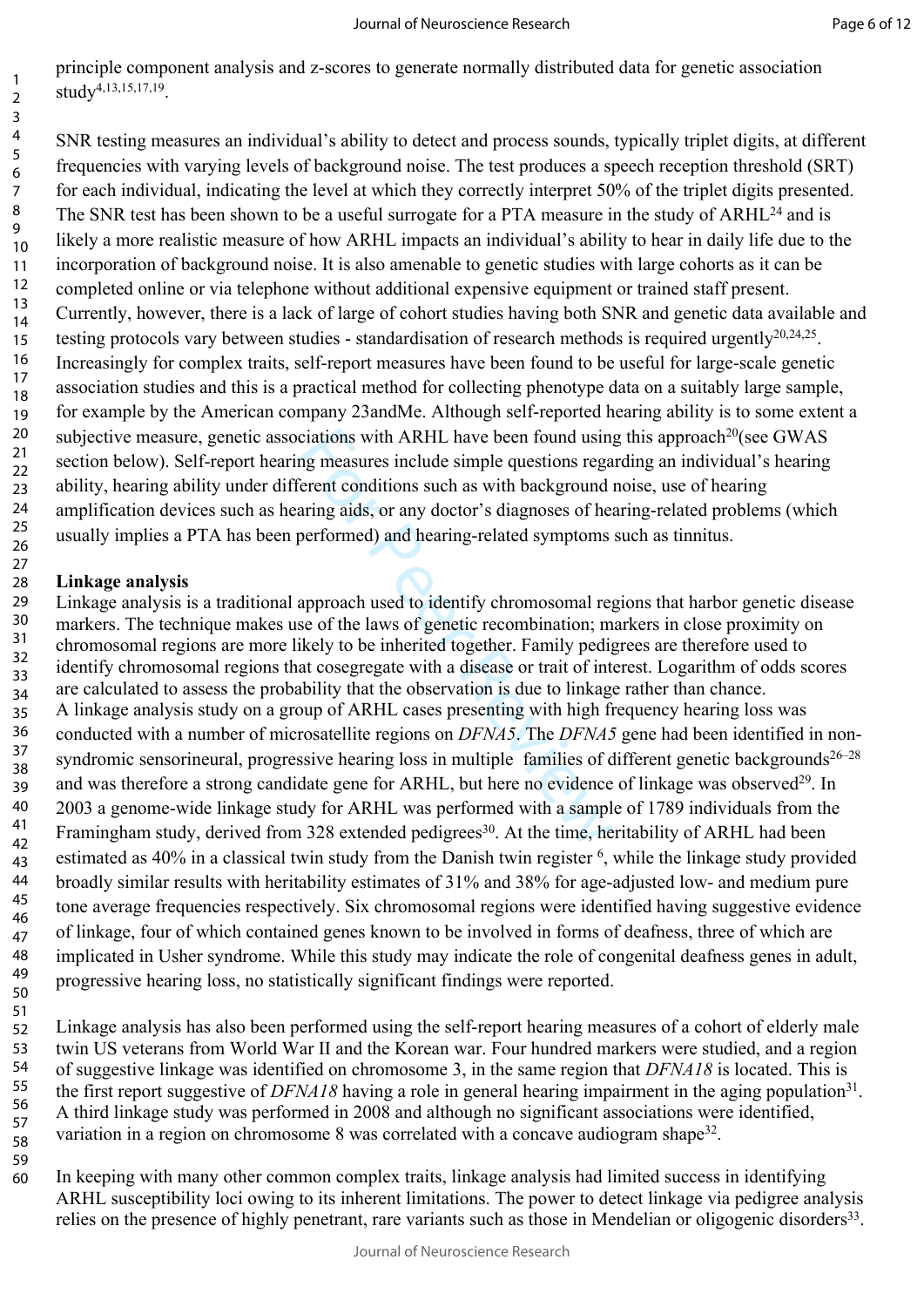19

47

Common, polygenic traits such as ARHL are caused by multiple, lower penetrance variants. The main limitation of linkage analysis however is its limited power of resolution, as the regions denoted by the widely spaced markers - usually microsatellites - are large, and may contain hundreds of possible candidate genes.

### **Candidate gene studies**

A candidate gene approach may be used to identify a causal SNP or genome variant when there is prior knowledge of a gene, biological mechanism or pathway associated with the phenotype of interest<sup>34</sup>. This method is hypothesis driven and so it is susceptible to false positive results. When genotyping costs were very high in the early 2000s this was the most cost-effective approach. Variants in genes known to cause monogenic forms of hearing loss also provided candidate genes for ARHL association studies. As costs fell and genome-wide association studies became more widely available, their advantage for being hypothesisfree was fully recognised, with the realisation across many common complex traits that considerable numbers of candidate gene studies had provided false results and their results could not be reproduced even using very large samples in GWAS. 9 10 11 12 13 14 15 16 17 18

msidered a strong candidate gene for ARHI<br>ntrol association study was conducted, and<br>udy that used samples from 7 different po<br>*FMI* and *NAT2*, as polymorphisms in these<br>exygen species, a putative pathogenic mech<br>gnifican As noted earlier, *DFNA2* was considered a strong candidate gene for ARHL. Using the same data as for the linkage analysis study, a case-control association study was conducted, and again no evidence of association was found<sup>29</sup>. A candidate gene study that used samples from 7 different populations tested for association between ARHL and *GSTT1, GSTM1* and *NAT2,* as polymorphisms in these genes were understood to have a role in defence against reactive oxygen species, a putative pathogenic mechanism in ARHL. In the combined European samples a significant association with NAT2\*6A was observed while in the Finnish subsample associations with GSTT1and GSTM1 were observed<sup>35</sup>. In 2008 a more comprehensive candidate gene study of ARHL was performed using 768 SNPs spanning 70 genes. *GRHL2* was found to be associated with ARHL; one SNP was significantly associated and surrounding SNPs showed suggested association, with concordant direction of effect in all nine contributing cohorts<sup>36</sup>. One SNP reached the multiple-testing p value threshold of association; the 70 genes were selected from monogenic forms of hearing loss genes in both mice and men. 20 21 22 23 24 25 26 27 28 29 30 31 32 33 34 35 36

The most comprehensive, large-scale candidate gene study on normal hearing was conducted using a multistep approach<sup>26</sup>. Nineteen candidate genes previously identified in published ARHL association analyses but not genome-wide significant were examined for gene expression in mouse cochlea tissue. Of 12 genes showing cochlea expression, 9 were replicated in independent samples drawn from the Caucasus and Central Asia. A relationship was also identified between audiometric patterns and 7 of the replicated genes (CDH13, GRM8, ANK2, SLC16A6, ARSG, RIMBP2 and DCLK1) which also showed association with audiometric pattern. 37 38 39 40 41 42 43 44 45 46

The gene *GRM7* contained the first variant to be identified by association analysis in 2009, in a population sample comprising cases and controls collected in 8 centres in 6 European countries (n=1700 total). The top associated variants (Finnish and non-Finnish samples considered separately as the former is an isolated population) were taken to independent replication in 138 samples and the GRM7 variant was replicated<sup>15</sup>. This gene has been the focus of a number of subsequent candidate gene studies. The first study aiming to replicate this finding was performed on a European-American population (687 individuals from the Rochester cohort), and used a range of hearing measures in an attempt to define better the different pathologies contributing to the ARHL phenotype<sup>11</sup>. Six phenotypes were defined and tested and three variants from *GRM7* examined; rs11928865, Haplotype 6 and Haplotype 7. The study confirmed an association between variation in *GRM7*, PTA frequencies and SRT scores. This study incorporated age and sex into z-score phenotype measures and stratified by sex. A second study assessed whether GRM7 variants were associated with ARHL risk in Han Chinese<sup>14</sup>. Here individuals were assigned to phenotype groups 48 49 50 51 52 53 54 55 56 57 58 59 60

Journal of Neuroscience Research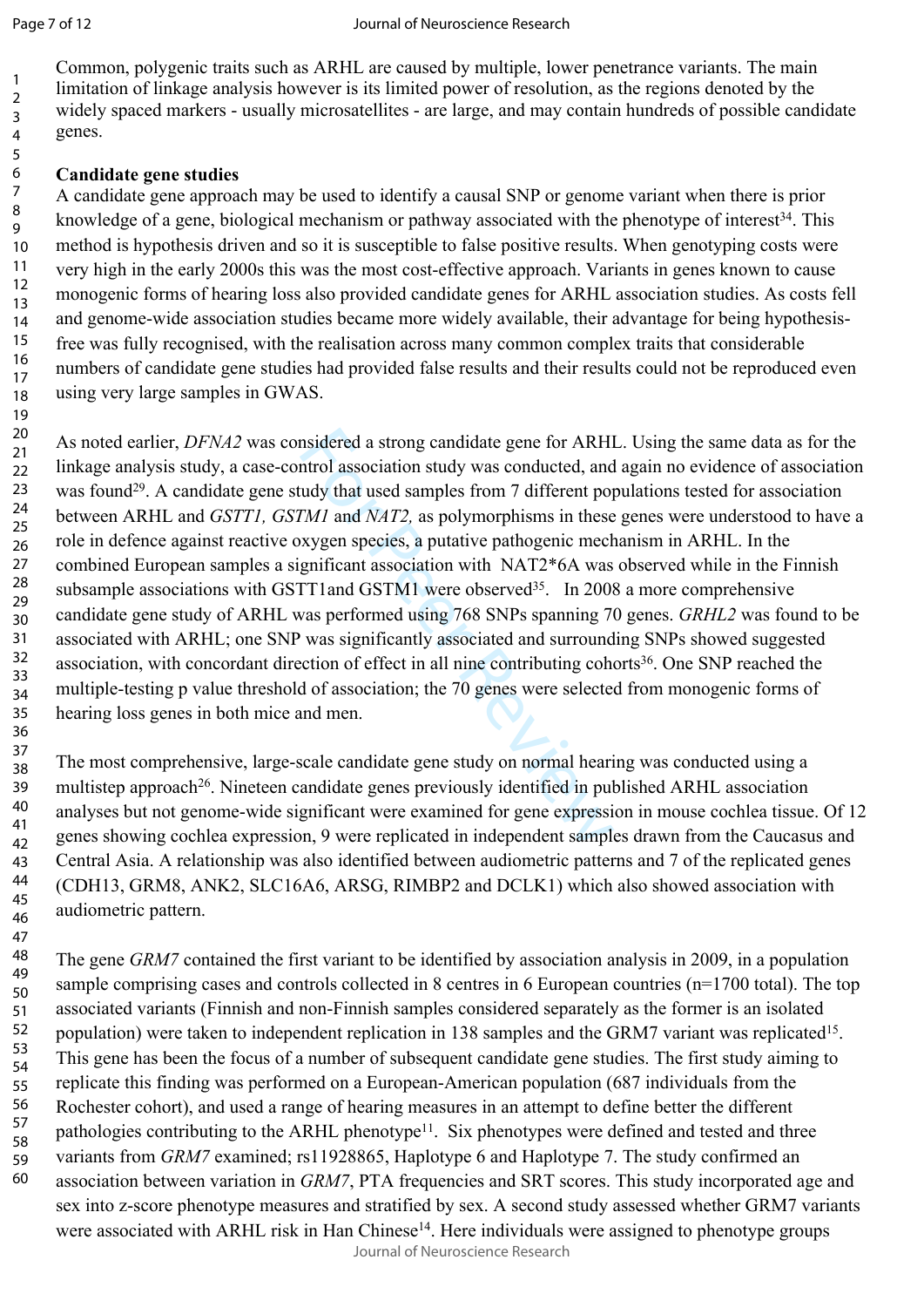based on the shape of their audiograms from PTA measures utilising K-cluster analysis, following Schuknecht's model of the four sub-pathologies contributing to ARHL<sup>37</sup>. Significant associations were identified for rs11928865, a SNP in intron 1 of *GRM7* for the audiogram phenotypes 'abrupt loss' and 'sloping shape', but not for 'flat shape' and '8kHz dip'. This work was among the first to indicate the presence of different genetic factors underlying the observed audiogram shapes.

The latest study to assess *GRM7* risk variants in an ARHL population sample tested 4 SNPs in elderly Taiwanese and found one associated in a dominant pattern<sup>38</sup>. Two studies have analysed GRM7 risk variants in relation to traits linked to ARHL; noise-induced hearing loss in a Han Chinese sample<sup>39</sup> and tinnitus and ARHL in a Portuguese sample<sup>40</sup>. Furthermore, a number of subsequent GWAS reported summary statistics for *GRM7* SNPs included in their analysis<sup>4,13</sup>. Although promising, the replicated associations of *GRM7* require further validation. First, associated SNPs are located in different regions of the *GRM7* gene and were identified using differing phenotype measures in diverse ethnic samples. Secondly, the initial GWAS study did not report a significant association and the latest high powered association studies using very large samples have failed to support an association with *GRM7*<sup>41</sup>. There is clearly a complexity to the interpretation of findings in different study designs and evidence from other traits shows that candidate gene association studies have provided many false positive results, as demonstrated by well powered GWAS using very large samples <sup>42</sup>. 10 11 12 13 14 15 16 17 18 19 20 21 22 23

rent study designs and evidence from othe<br>d many false positive results, as demonstra<br>ce supporting pathogenic mechanisms in A<br>able candidate genes. The recent developm<br>mple questions about hearing may provide<br>submission) Until recently the lack of evidence supporting pathogenic mechanisms in ARHL has been the main limitation to the selection of suitable candidate genes. The recent development of very large population samples, and the evidence that simple questions about hearing may provide suitable phenotype for association study (Stacey et al in submission) are leading to a rapid expansion in studies of ARHL. In addition, animal models such as the mouse can be used for extensive, functional annotation of findings from population studies and are discussed in detail elsewhere<sup>43</sup>. 25 26 27 28 29 30 31 32 33

### **Genome-wide association analysis (GWAS)** 34 35

Initial GWAS studies on ARHL used samples comprising hundreds of individuals, while recent studies feature samples of tens- or hundreds of thousands. Increased genome array densities and imputation reference panels also contribute to improved resolution of association findings. Recently published studies attest to the highly polygenic nature of the trait. 36 37 38 39 40

In 2009 the first GWAS on ARHL was published with 1,692 participants, allocating participants to casecontrol status based on their hearing Z-scores derived from PTA frequency thresholds<sup>15</sup>. The study used pooled samples and while it did not report any genome-wide significant associations, 23 lead variants having suggestive association were examined in an independent sample. Gene expression analysis and immunohistochemistry of the lead gene finding showed its product metabotropic glutamate receptor 7 was shown in mice cochlea and also in a single human cochlea sample. This study revealed *GRM7* as the most promising gene association at the time. The following year, a group published an association analysis but used ARHL as a quantitative trait, using principle components derived from PTA thresholds<sup>13</sup>. Again no significant associations were identified in the sample (n=352), but the top-ranking association was reported as a SNP in gene *IQGAP2*. A SNP upstream of *GRM7* was reported as 7th-ranked association with PC1, but no further replication was performed. A second GWAS to use a quantitative phenotype approach was published in 2011 and also used principle components derived from PTA thresholds. This study had a larger sample size (n=3,417) and its authors performed meta-analysis of samples from across Europe. Four candidate genes were highlighted *DCLK1, PTPRD, CIMP* and *GRM8*<sup>19</sup> *.* Replication was not conducted in the original study but the association with *GRM8* was later supported in a 2014 GWAS<sup>4</sup> . 41 42 43 44 45 46 47 48 49 50 51 52 53 54 55 56 57 58

59 60

24

In 2013, Nolan et al. studied three cohorts (1958 Birth Cohort; London ARHL cohort; Isolated populations cohort) totaling 6,134 individuals using a quantitative phenotype derived from logistic regression analysis of PTA thresholds. The focus of the study was *ESRRG*, where an association was identified in females but not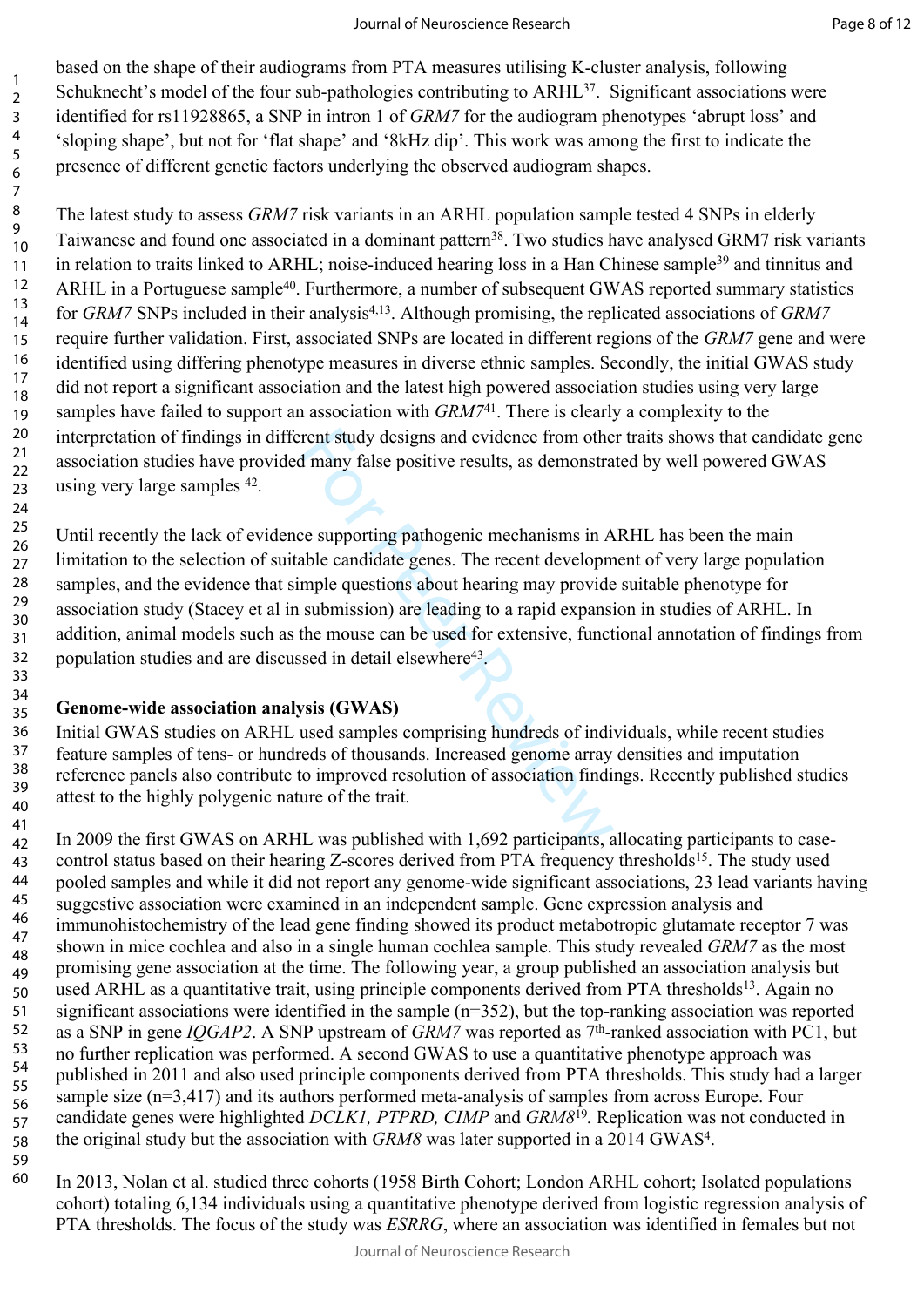Page 9 of 12

males in two of the three study cohorts<sup>12</sup> and the link was further supported with work conducted in *ESRRG* knock out mice. A year later Fransen et al. performed a GWAS and attempted replication of all previous associations, concluding that ARHL is likely a highly polygenic trait. Genes highlighted in the new analysis were *ACVR1B* and *CCBE1* as possible associations with principle components of PTA thresholds (N = 2,161)<sup>4</sup>. At this stage, none of the five ARHL association studies that had been performed had revealed any significant associations with risk variants and there was little replication of suggestive findings between studies.

Later in 2014 two studies published the first genome-wide significant associations between risk loci and ARHL. Firstly, salt-inducible kinase 3 *(SIK3)* was identified in a meta-analysis of samples (overall n=4,939) also principle components from PTA. Although this finding is yet to be replicated in an independent sample, Sik3 expression was observed in the stria, hair cells and spiral ganglion neurons in P0-P5 mice<sup>17</sup>. The second study identified significant associations near to *SLC28A3* and *PCDH20* and nominal replications were reported<sup>18</sup>. 10 11 12 13 14 15 16

A very much larger GWAS published in 2016 used self-reported hearing and SRT data obtained from electronic health records. The study identified (n >6500 ARHL cases and n >45,000 controls) 2 novel SNPs and these were replicated, in genes *ISG20* and *TRIOBP*. As *TRI0BP* has already been associated with other forms of hearing loss, the group then took a candidate gene approach and identified two novel SNPs in *ILDR1* and *EYA4*<sup>20</sup>. The discovery association analysis was conducted with the non-Hispanic Whites subset of the GERA cohort, and replication of the lead associated SNPs was performed in subsets having different ethnicity and different ARHL phenotypes (SRT and speech discrimination score, SDS and self-report measures). 17 18 19 20 21 22 23 24 25 26 27

es *ISG20* and *TRIOBP*. As *TRI0BP* has alt<br>then took a candidate gene approach and idery association analysis was conducted wit<br>tion of the lead associated SNPs was performentypes (SRT and speech discrimination<br>phenotyp The latest ARHL GWAS to use phenotypes derived from PTA thresholds was performed by the CHARGE consortium and consisted of a meta-analysis of 6 cohorts (n=9,675) and subsequent attempted replication in a further 5 samples (n=10,910) with additional *in silico* clinical validation using self-report hearing measures obtained in UK Biobank. In an attempt to divide the sample by putative pathologies of biological pathways, four z-score phenotypes were derived from PTA thresholds, each describing a hearing loss of a different frequency range. Four loci reached genome-wide significance in the discovery sample, yet only one locus (*SPIRE2*) was nominally replicated in the five replication cohorts. In the UK Biobank sample significant associations were seen at 5 of the loci that were highlighted in the discovery analysis (*IPP, SPTBN1, ILDR1, TRIL* and *ISG20*) (Nagtegal et al accepted Scientific Reports 2019). 28 29 30 31 32 33 34 35 36 37 38 39 40

UK Biobank has been used to perform the largest ARHL GWAS to date, comprising n>250,000 White-British individuals aged 40-69. Two phenotypes were derived from participant responses to questionnaire measures regarding (1) hearing difficulty and hearing difficulty in the presence of background noise, and (2) frequent hearing aid use. The study identified 44 independent genome-wide significant loci. *TRIOBP* was the only previously identified locus that was identified, with 34 of the other loci have no previous links to any form of hearing loss phenotypes. Having assessed all loci previously highlighted in ARHL GWAS prior to the CHARGE study, the only SNPs that were replicated in this sample were variants located in *TRIOBP* and close to *ISG20*<sup>44</sup>. Within the study various bioinformatic approaches were used including pathway, correlation and expression analysis. The results indicate that genetic risk variants are involved in a number of processes from cochlea to cortex, and positive genetic correlations between hearing loss and psychological traits were identified<sup>41</sup>. 41 42 43 44 45 46 47 48 49 50 51 52 53

54

For the vast majority of complex traits, GWAS findings generally explain only 20-30% of the trait variance<sup>45</sup> and ARHL is likely to be no exception. GWAS studies of ARHL have to date not revealed any variants having large effect, and it is likely that the so-called missing heritability lies with a number of other mechanisms such as rare SNPs not currently captured on GWAS arrays, common SNPs with small effect sizes which may be identified with much larger sample sizes, or copy number variations (CNVs). Epigenetic factors and gene-environment interaction are also likely to account for complex traits such as ARHL; epigenetic marks may be inherited and they play an important role in gene regulation which is particularly influential in traits associated with aging. Journal of Neuroscience Research 55 56 57 58 59 60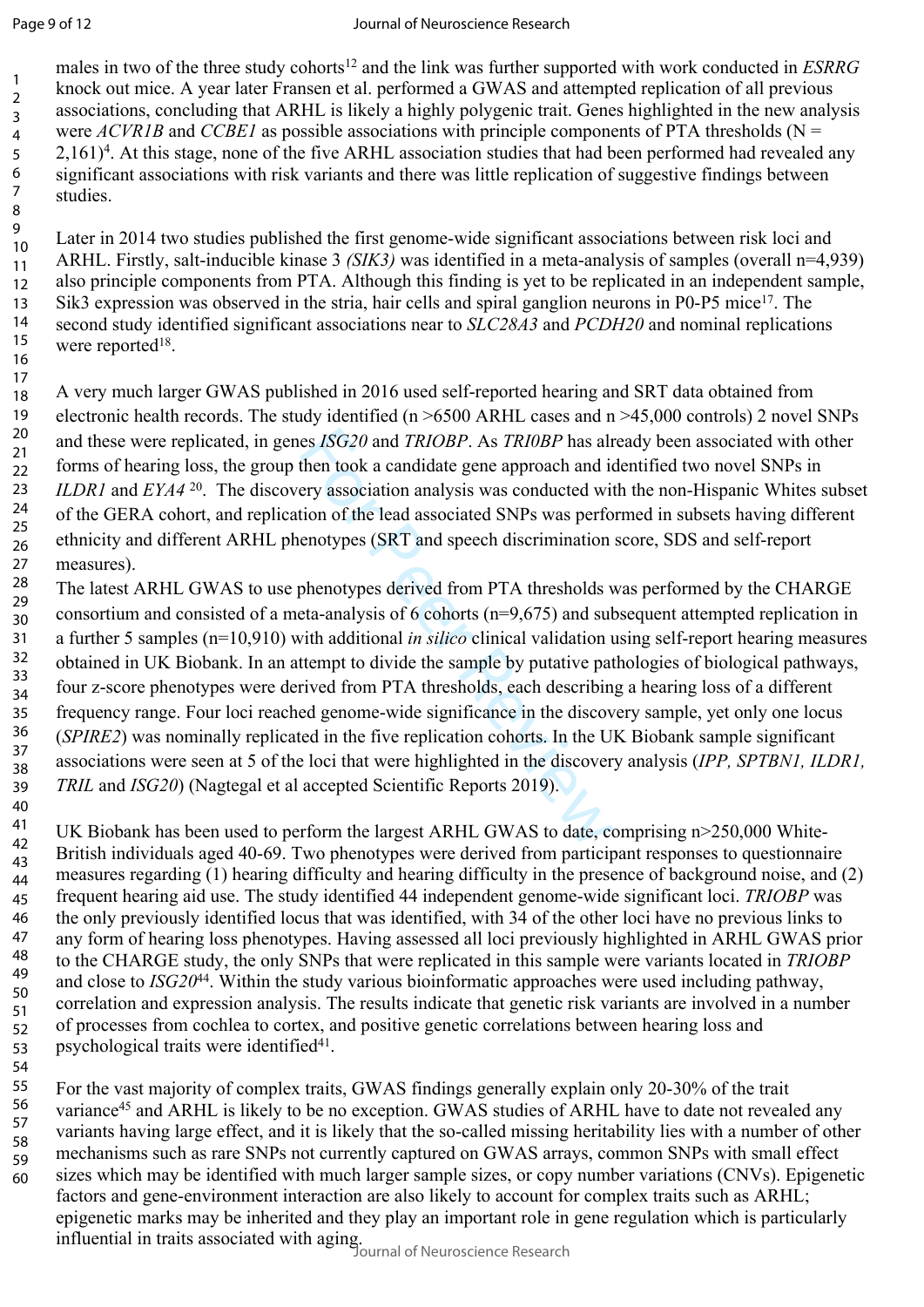# **Genome sequencing studies**

Pathogenic variants have been identified via sequencing in multiple family pedigrees that have hereditary forms of hearing loss, however the use of these methods on a population-scale for complex traits is in its infancy. Exome and genome sequencing are currently not widely used to identify risk variants for common complex traits. This is mainly due to practical limitations; these methods are relatively expensive and computationally demanding. The two methods permit the identification of rare variants that are not included in GWAS SNP arrays or imputation reference panels. Recent work on height and BMI demonstrates that trait heritability is largely accounted for when genome sequencing is deployed (compared to SNP-based methods), showing that rare variants account for the vast majority of the so-called 'missing heritability' <sup>46</sup>. 10 11

d be subject to talse pathogenicity reports a<br>able, it will be a natural progression to use<br>tith genome sequencing, variants that have<br>ts in regions of low LD that are not presen-<br>nber of large population cohorts with geno A study using exome sequencing to study adult onset progressive hearing loss aimed to evaluate the method as a diagnostic technique for ARHL in a clinical setting. Thirty patients were selected and placed into one of four subsets; predicted dominant HL, predicted recessive HL, a metabolic audiometric phenotype or a sensory audiometric HL<sup>47</sup>. Analysis focusing on common variants revealed that all 30 participants had at least 10 deafness gene variants with ≥1 predicted pathogenic mutation, figures that remained when more stringent filters were applied. However, authors emphasized that these putative causal variants must be treated with caution as they could be subject to false pathogenicity reports or incomplete penetrance. As ARHL data become widely available, it will be a natural progression to use sequencing data at a population level to identify risk variants. With genome sequencing, variants that have otherwise been undetected may be identified, such as rare variants in regions of low LD that are not present on genotyping platforms. Currently there are a limited number of large population cohorts with genome sequencing data, and even fewer that also collect hearing phenotypes. For the immediate future, the real value of sequencing in terms of research into ARHL genetic risk, will likely be in the annotation of loci identified by GWAS. With genome sequencing, it is possible to fine map a region of association to locate the pathogenic variant and thus predict its function. Unlike exome sequencing, genome sequencing includes regulatory regions which are where most common variants identified in GWAS lie. A priority before this is possible, therefore, is to standardise methods of hearing data collection and ARHL definition so that existing cohorts can be compared and meta-analysed: only by developing world-wide collaborations can the sort of sample size be achieved necessary to power high quality genetic association studies. 12 13 14 15 16 17 18 19 20 21 22 23 24 25 26 27 28 29 30 31 32 33 34

#### **Conclusion** 36

35

58

An increasing array of genetic approaches as well as population samples having hearing phenotypes has led to the recent identification of a number of pathogenic variants associated with ARHL. Age remains the single greatest risk factor, and a number of environmental risk factors are associated with the incidence and progression of this complex trait which is now known to be highly polygenic. A more detailed genetic dissection of ARHL requires considerable mapping of cohorts with adequately characterised hearing and the relationship between the various phenotypes, including questionnaire-based tools, is currently being explored (Stacey et al in submission). The full extent of the interplay between genetic predisposition to auditory pathway susceptibility to known environmental risk factors, possibly via epigenetic change, is yet to be determined. As with other neurosensory conditions deterioration of the system predates the emergence of overt or notable symptoms, with evidence of a delay of as much as 10 years between the likely onset of pathology and hearing loss. Interventions for ARHL remain limited to hearing-aids and in a small, though growing number of cases, cochlear implants. The identification of traits, particularly those that make individuals susceptible to faster progressing age-related hearing loss, may open up opportunities for interventions to slow or halt progression. In a similar vein, bivariate analyses examining shared genetic factors between ARHL and co-morbidities such as dementia will allow identification of shared pathogenetic pathways and possible targets for therapeutic intervention. A clearer understanding of how ARHL and its risk factors relate to one another will be much needed as part of the drive to reduce the disability associated with hearing loss. 37 38 39 40 41 42 43 44 45 46 47 48 49 50 51 52 53 54 55 56 57

#### **Authors contributions** 59

HW produced the first draft of the review, which was modified by TN and FW. 60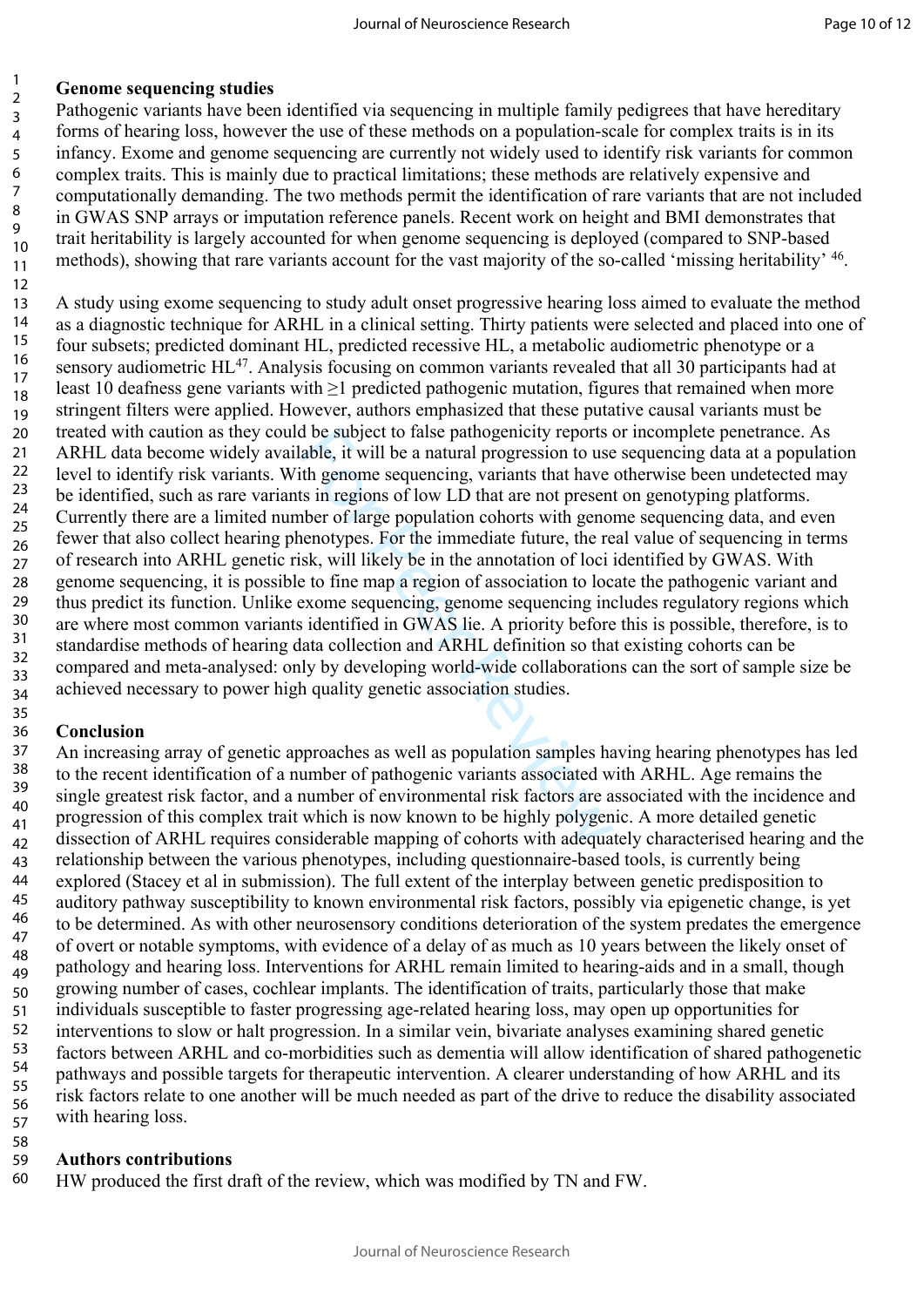1

- 1. Liberman, M. C. & Kujawa, S. G. Cochlear synaptopathy in acquired sensorineural hearing loss: Manifestations and mechanisms. *Hear. Res.* **349**, 138–147 (2017).
- 2. Wu, P. Z. *et al.* Primary Neural Degeneration in the Human Cochlea: Evidence for Hidden Hearing Loss in the Aging Ear. *Neuroscience* (2018). doi:10.1016/j.neuroscience.2018.07.053 2 3 4
- 3. Wu, P. Z. *et al.* Primary Neural Degeneration in the Human Cochlea: Evidence for Hidden Hearing Loss in the Aging Ear. *Neuroscience* (2018). doi:10.1016/j.neuroscience.2018.07.053 5 6
- 4. Fransen, E. *et al.* Genome-wide association analysis demonstrates the highly polygenic character of age-related hearing impairment. *Eur. J. Hum. Genet.* **23**, 110–115 (2015). 7 8 9
- 5. Bedin, E. *et al.* Age-related hearing loss in four Italian genetic isolates: An epidemiological study. *Int. J. Audiol.* **48**, 465–472 (2009). 10 11
- 6. Christensen, K., Frederiksen, H. & Hoffman, H. J. Genetic and environmental influences on selfreported reduced hearing in the old and oldest old. *J. Am. Geriatr. Soc.* **49**, 1512–1517 (2001). 12 13
- 7. Momi, S. K., Wolber, L. E., Fabiane, S. M., MacGregor, A. J. & Williams, F. M. K. Genetic and Environmental Factors in Age-Related Hearing Impairment. *Twin Res. Hum. Genet.* **18**, 383–392 (2015). 14 15 16 17
- 8. Bogo, R. *et al.* The Role of Genetic Factors for Hearing Deterioration Across 20 Years: A Twin Study. *Journals Gerontol. - Ser. A Biol. Sci. Med. Sci.* **70**, 647–653 (2015). 18 19
- 9. Viljanen, A. *et al.* Genetic and environmental influences on hearing at different frequencies separately for the better and worse hearing ear in older women. *Int. J. Audiol.* **46**, 772–779 (2007). 20 21
- 10. Hendrickx, J. J. *et al.* Familial aggregation of pure tone hearing thresholds in an aging European population. *Otol. Neurotol.* **34**, 838–844 (2013). 22 23
- 11. Newman, D. L. *et al.* GRM7 variants associated with age-related hearing loss based on auditory perception. *Hear. Res.* **294**, 125–132 (2012). 24 25 26
- 12. Nolan, L. S. *et al.* Estrogen-related receptor gamma and hearing function: evidence of a role in humans and mice. *Neurobiol. Aging* **34**, 2077.e1-2077.e9 (2013). 27 28
- 13. Van Laer, L. *et al.* A genome-wide association study for age-related hearing impairment in the Saami. *Eur. J. Hum. Genet.* **18**, 685–693 (2010). 29 30
- 14. Luo, H. *et al.* Association of GRM7 Variants with Different Phenotype Patterns of Age-Related Hearing Impairment in an Elderly Male Han Chinese Population. *PLoS One* **8**, e77153 (2013). 31 32 33
- 15. Friedman, R. A. *et al.* GRM7 variants confer susceptibility to age-related hearing impairment. *Hum. Mol. Genet.* **18**, 785–796 (2009). 34 35
- and environmental influences on hearing<br>earing ear in older women. *Int. J. Audiol.* 4<br>ilial aggregation of pure tone hearing thres<br>*l.* **34**, 838–844 (2013).<br>M7 variants associated with age-related hearing func-<br>1, 125–1 16. Duijvestijn, J. A., Anteunis, L. J., Hendriks, J. J. & Manni, J. J. Definition of hearing impairment and its effect on prevalence figures. A survey among senior citizens. *Acta Otolaryngol.* **119**, 420–3 (1999). 36 37 38
- 17. Wolber, L. E. *et al.* Salt-inducible kinase 3, SIK3, is a new gene associated with hearing. *Hum. Mol. Genet.* **23**, 6407–6418 (2014). 39 40 41
- 18. Vuckovic, D. *et al.* Genome-wide association analysis on normal hearing function identifies PCDH20 and SLC28A3 as candidates for hearing function and loss. *Hum. Mol. Genet.* **24**, 5655–5664 (2015). 42 43
- 19. Girotto, G. *et al.* Hearing function and thresholds: A genome-wide association study in European isolated populations identifies new loci and pathways. *J. Med. Genet.* **48**, 369–374 (2011). 44 45
- 20. Hoffmann, T. J. *et al.* A Large Genome-Wide Association Study of Age-Related Hearing Impairment Using Electronic Health Records. *PLoS Genet.* **12**, e1006371 (2016). 46 47 48
- 21. Ohmen, J. *et al.* Genome-wide association study for age-related hearing loss (AHL) in the mouse: A meta-analysis. *JARO - J. Assoc. Res. Otolaryngol.* **15**, 335–352 (2014). 49 50
- 22. Zou, B. *et al.* The application of genome editing in studying hearing loss. *Hear. Res.* **327**, 102–108 (2015). 51 52
- 23. Schaette, R. & McAlpine, D. Tinnitus with a Normal Audiogram: Physiological Evidence for Hidden Hearing Loss and Computational Model. *J. Neurosci.* **31**, 13452–13457 (2011). 53 54 55
- 24. Wolber, L. E., Steves, C. J., Spector, T. D. & Williams, F. M. K. Hearing ability with age in Northern European women: A new web-based approach to genetic studies. *PLoS One* **7**, e35500 (2012). 56 57
- 25. Smits, C., Theo Goverts, S. & Festen, J. M. The digits-in-noise test: Assessing auditory speech recognition abilities in noise. *J. Acoust. Soc. Am.* **133**, 1693–1706 (2013). 58 59 60
	- 26. Girotto, G. *et al.* Expression and replication studies to identify new candidate genes involved in normal hearing function. *PLoS One* **9**, e85352 (2014).
		- 27. Makishima, T. *et al.* Nonsyndromic hearing loss DFNA10 and a novel mutation of EYA4: Evidence